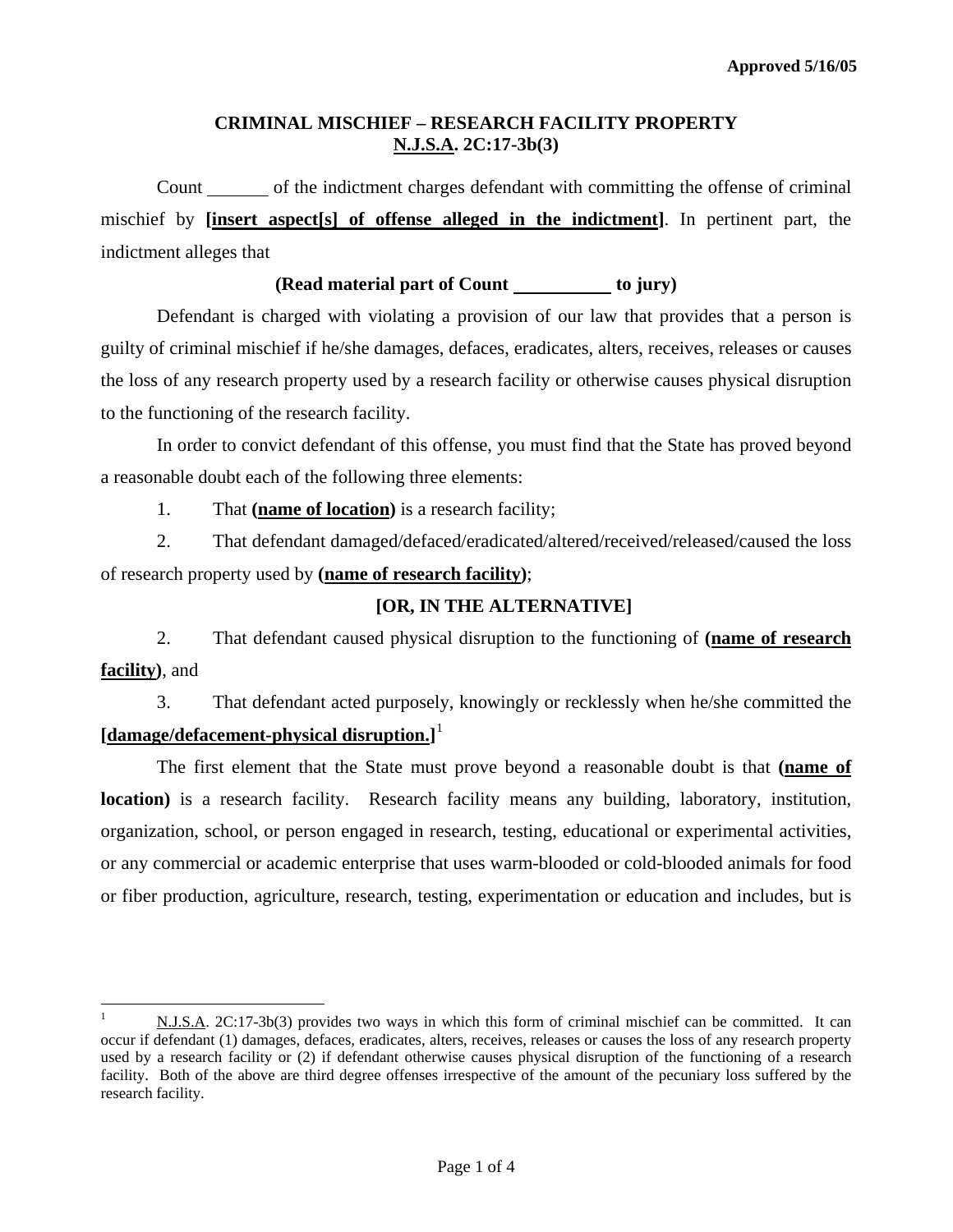## **CRIMINAL MISCHIEF - RESEARCH FACILITY PROPERTY (N.J.S.A. 2C:17-3b(3))**

not limited to, any enclosure, separately secured yard, pad, pond, vehicle, building, structure or premises or separately secured portion thereof used for research purposes.<sup>[2](#page-0-0)</sup>

The second element that the State must prove beyond a reasonable doubt is that defendant damaged/defaced/eradicated/altered/received/released/caused the loss of research property used by

# **(name of research facility)**.

# **[OR, IN THE ALTERNATIVE/CHARGE AS APPROPRIATE]**

The second element that the State must prove beyond a reasonable doubt is that defendant caused physical disruption to the functioning of **(name of research facility)**. Physical disruption means interference, interruption or destruction of any operation of a research facility but does not include any lawful activity that results from public, governmental or research facility employee reaction to the disclosure of information about the research facility.<sup>[3](#page-1-0)</sup>

 The third element that the State must prove beyond a reasonable doubt is that defendant acted purposely, knowingly or recklessly when he/she committed the **[damage/defacement physical disruption**]. A person acts purposely with respect to the nature of his/her conduct or a result thereof if it is his/her conscious object to engage in conduct of that nature or to cause such a result. A defendant acts purposely with respect to attendant circumstances if he/she is aware of the existence of such circumstances or believes or hopes that they exist. $4\,$  $4\,$  In other words, for you to find that defendant acted purposely, you must be satisfied beyond a reasonable doubt that it was his/her purpose or conscious object to **(damage, deface, etc., research property)** used by **(name of research facility) [or, in the alternative]** to cause physical disruption to the functioning of **(name of research facility)**.

 A person acts knowingly with respect to the nature of his/her conduct or the attendant circumstances if he/she is aware that his/her conduct is of that nature, or that such circumstances exist, or he/she is aware of a high probability of their existence. A defendant acts knowingly with respect to a result of his/her conduct if defendant is aware that it is practically certain that his/her

 $\frac{1}{2}$ See N.J.S.A. 2C:1-14p.

<span id="page-1-0"></span><sup>3</sup> See N.J.S.A. 2C:17-3b(3).

<span id="page-1-1"></span><sup>4</sup> See N.J.S.A. 2C:2-2b(1).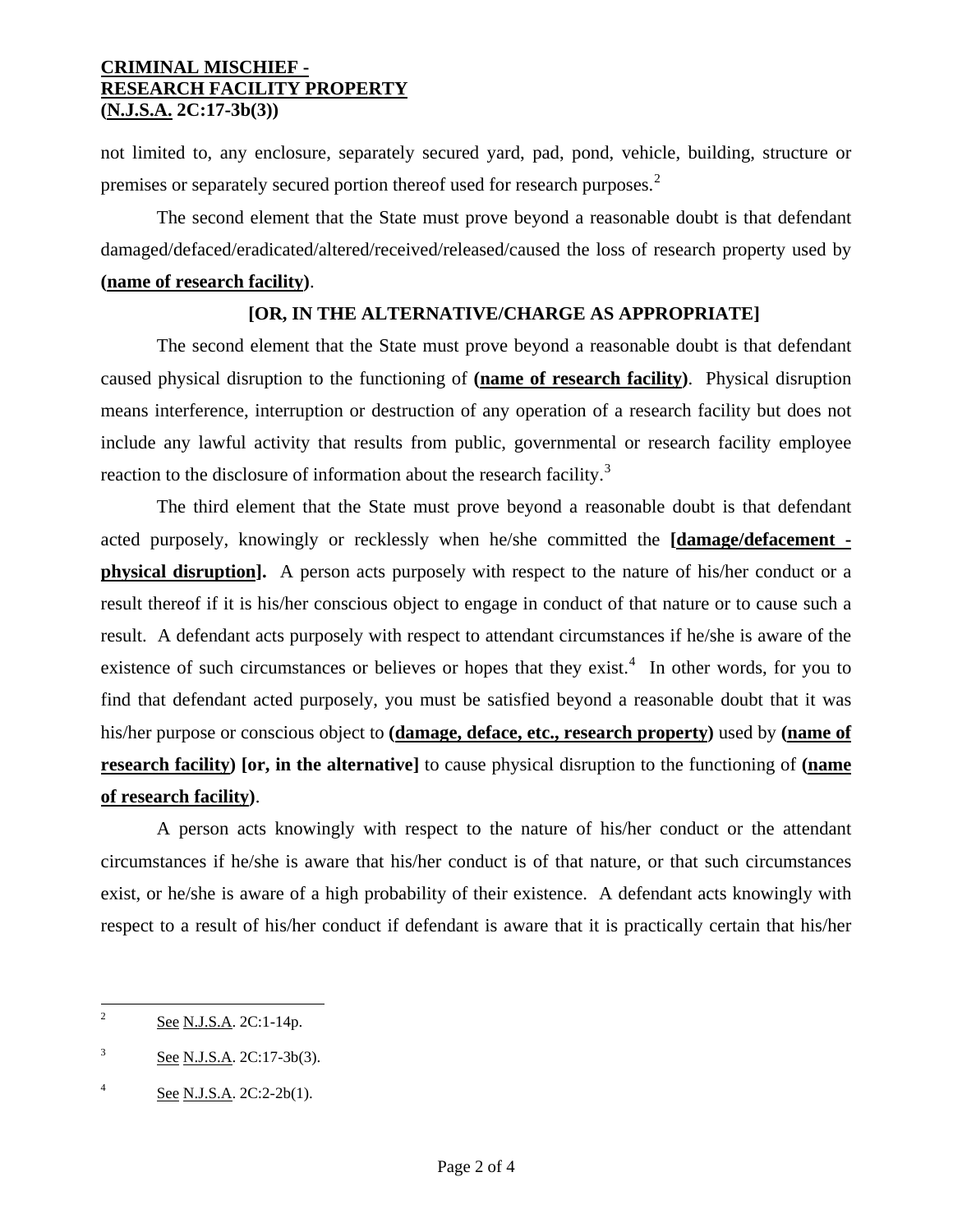## **CRIMINAL MISCHIEF - RESEARCH FACILITY PROPERTY (N.J.S.A. 2C:17-3b(3))**

conduct will cause such a result.<sup>[5](#page-1-0)</sup> Thus, for you to find that defendant acted knowingly, you must be satisfied beyond a reasonable doubt that defendant knew what he/she was doing and that defendant was aware that the nature of his/her conduct and the attendant circumstances were such as to make it practically certain that defendant's conduct would **(damage, deface, etc., research property)** used by **(name of research facility) [or, in the alternative]** would cause physical disruption to the functioning of **(name of research facility)**.

 A person acts recklessly when he/she consciously disregards a substantial and unjustifiable risk. A conscious disregard requires that defendant actually be aware of the risk, but that he/she ignores it anyway. The risk must be of such a nature and degree that, considering the nature and purpose of defendant's conduct and the circumstances known to him/her, its disregard involves a gross deviation from the standard of conduct that a reasonable person would observe in the same situation.<sup>[6](#page-2-0)</sup> In other words, for you to find that defendant acted recklessly, you must be satisfied beyond a reasonable doubt that defendant was aware of and disregarded a substantial and unjustifiable risk that his/her conduct would **(damage, deface, etc., research property)** used by **(name of research facility) [or, in the alternative]** would cause physical disruption to the functioning of **(name of research facility)**.

 You should understand that purpose, knowledge and recklessness are conditions of the mind. They cannot be seen. They can only be determined by inferences from conduct, words or acts. Therefore, it is not necessary for the State to produce witnesses to testify that defendant stated, for example, that he/she acted purposely, knowingly or recklessly when he/she did a particular thing. It is within your power to find that proof of purpose, knowledge or recklessness has been furnished beyond a reasonable doubt by inferences which may arise from the nature of the acts and the surrounding circumstances. The place where the acts occurred and all that was done or said by defendant preceding, connected with, and immediately succeeding the events in question are among the circumstances to be considered.

 If you find that the State has failed to prove beyond a reasonable doubt every element of the offense, you must find defendant not guilty. But if you determine that the State has proved beyond

 5 See N.J.S.A. 2C:2-2b(2).

<span id="page-2-0"></span><sup>6</sup> See N.J.S.A. 2C:2-2b(3).